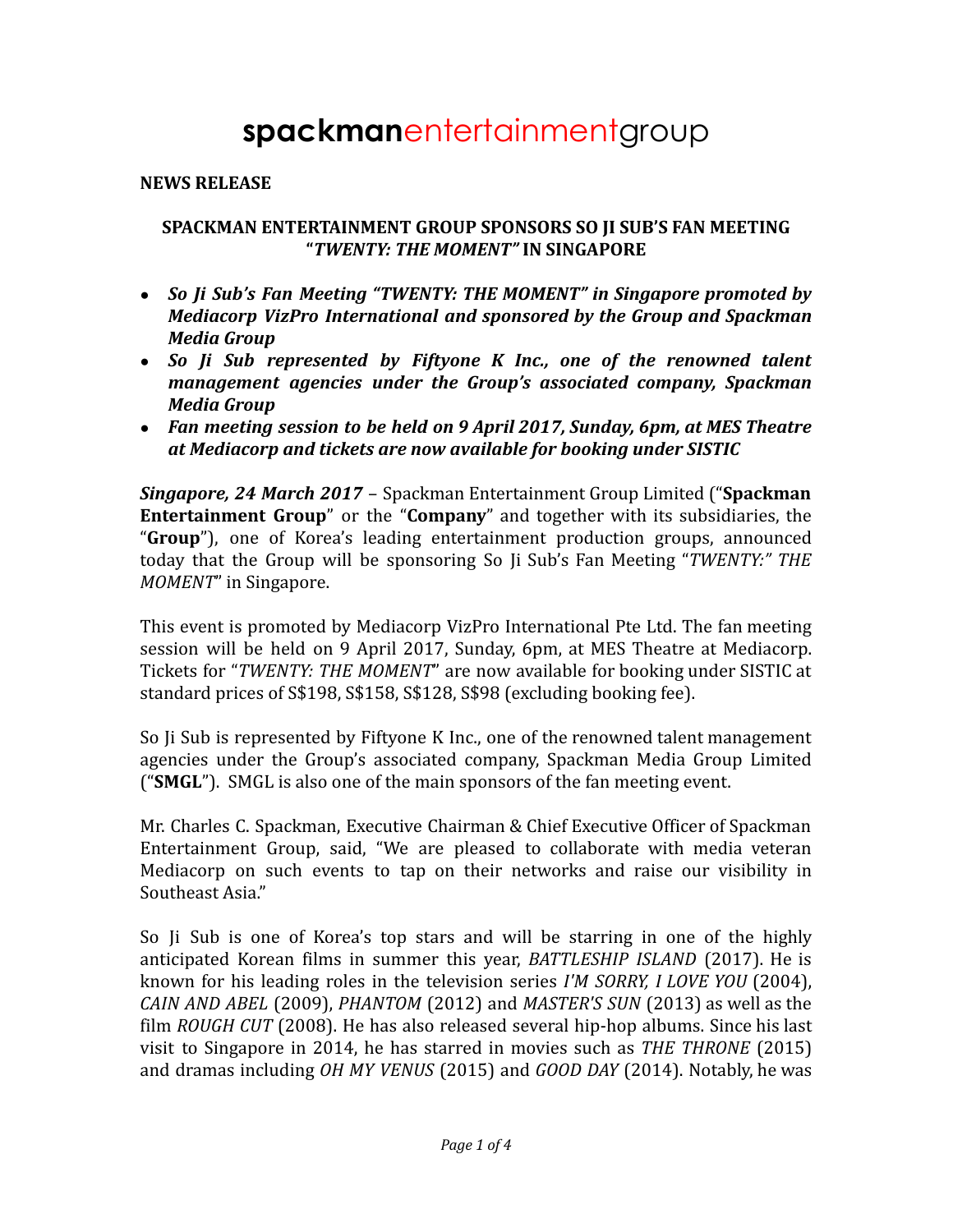awarded the KBS Drama Acting Awards, Best Couple Prize/Top Excellent Award, Actor in 2015.



- End -

## **About Spackman Entertainment Group Limited**

Spackman Entertainment Group Limited ("**SEGL**" or the "**Company**"), and together with its subsidiaries, (the "**Group**") is a leading entertainment production company that is primarily engaged in the independent development, production, presentation, and financing of theatrical motion pictures in Korea. In addition to our film business, we also make investments into entertainment companies and film funds that can financially and strategically complement our existing core operations. SEGL is listed on the Catalist of the Singapore Exchange Securities Trading Limited under the ticker 40E.

SEGL's Zip Cinema Co., Ltd. ("**Zip Cinema**") is one of the most recognised film production labels in Korea and has originated and produced some of Korea's most commercially successful theatrical films, consecutively producing 8 profitable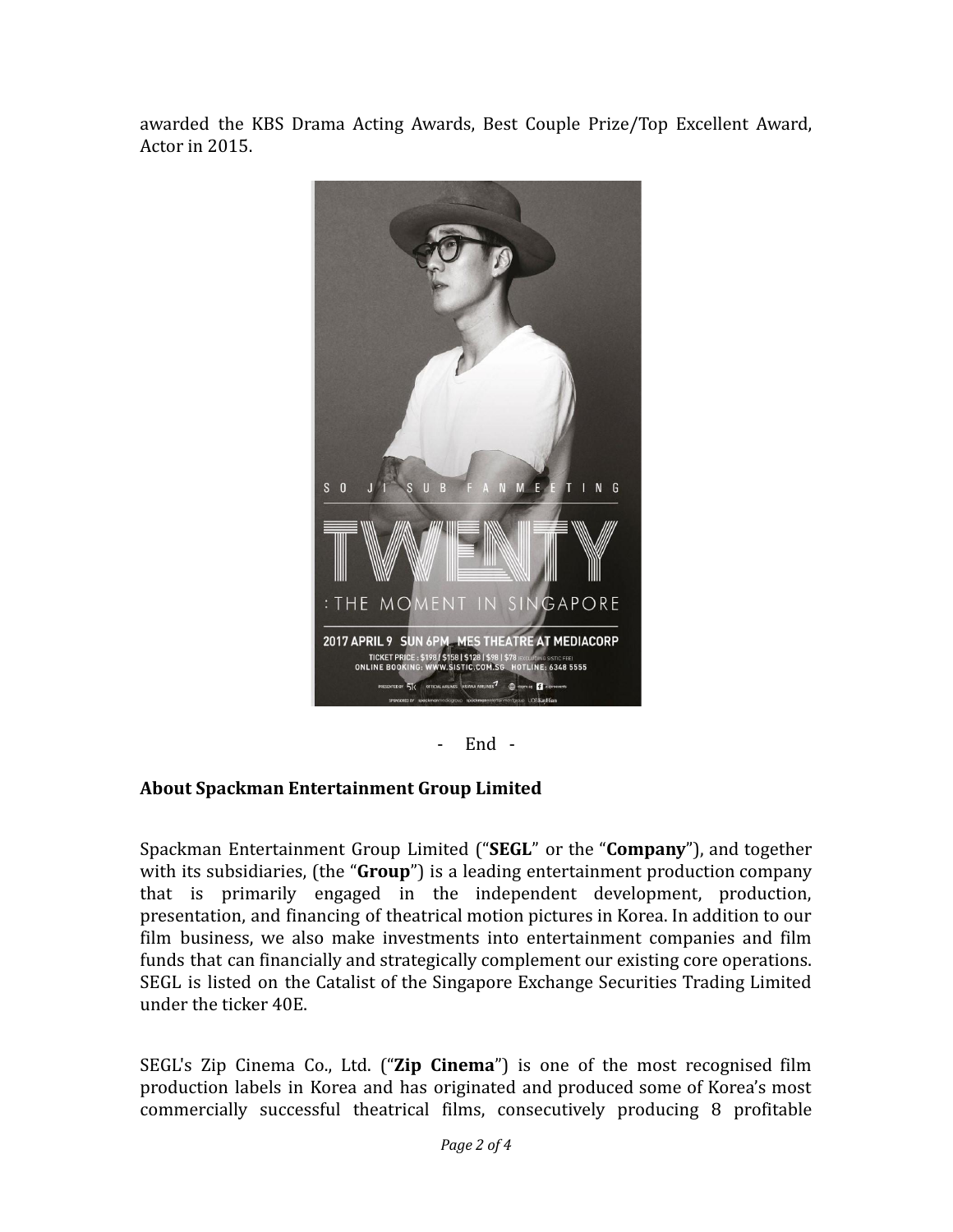movies since 2009 representing an industry leading track record. Recent theatrical releases of Zip Cinema's motion pictures include some of Korea's highest grossing and award-winning films such as *MASTER* (2016), *THE PRIESTS* (2015), *COLD EYES* (2013), and *ALL ABOUT MY WIFE* (2012). For more information on Zip Cinema, do visit <http://zipcine.com>

SEGL also owns Novus Mediacorp Co., Ltd. ("**Novus Mediacorp**"), an investor, presenter, and/or ancillary distributor for a total of 75 films (52 Korean and 23 foreign) including *SECRETLY, GREATLY*, which was one of the biggest box office hits of 2013 starring Kim Soo-hyun of *MY LOVE FROM THE STARS* fame, as well as *FRIEND 2: THE GREAT LEGACY*. In 2012, Novus Mediacorp was also the ancillary distributor of *ALL ABOUT MY WIFE*, a top-grossing romantic comedy produced by Zip Cinema. For more information on Novus Mediacorp, do visit <http://novusmediacorp.com>

Our films are theatrically distributed and released in Korea and overseas markets, as well as for subsequent post-theatrical worldwide release in other forms of media, including cable TV, broadcast TV, IPTV, video-on-demand, and home video/DVD, etc. We release all of our motion pictures into wide-theatrical exhibition initially in Korea, and then in overseas and ancillary markets.

We also operate a café-lounge called Upper West, in the Gangnam district of Seoul and own a professional photography studio, noon pictures Co., Ltd..

The Company is a 24.53% strategic shareholder of Spackman Media Group Limited ("**SMGL**"). SMGL, a company incorporated in Hong Kong, together with its subsidiaries, collectively is the leading talent agency and entertainment content production company in Korea, managing over 60 artistes including some of the top names in the Korean entertainment industry. SMGL operates the talent management business through renowned agencies such as MS Team Entertainment Co., Ltd., UAA & Co., Fiftyone K Inc., SBD Entertainment Inc., Kook Entertainment Co., Ltd., and UL Entertainment Co., Ltd.

For more details, do visit <http://www.spackmanentertainmentgroup.com/>

## **About Spackman Media Group Limited**

Spackman Media Group Limited ("**SMGL**"), a company incorporated in Hong Kong, together with its subsidiaries, is collectively the largest entertainment talent agency in Korea in terms of the number of artists under management. SMGL manages over 60 artists including some of the top names in the Korean entertainment industry and operates its talent management business through renowned agencies such as